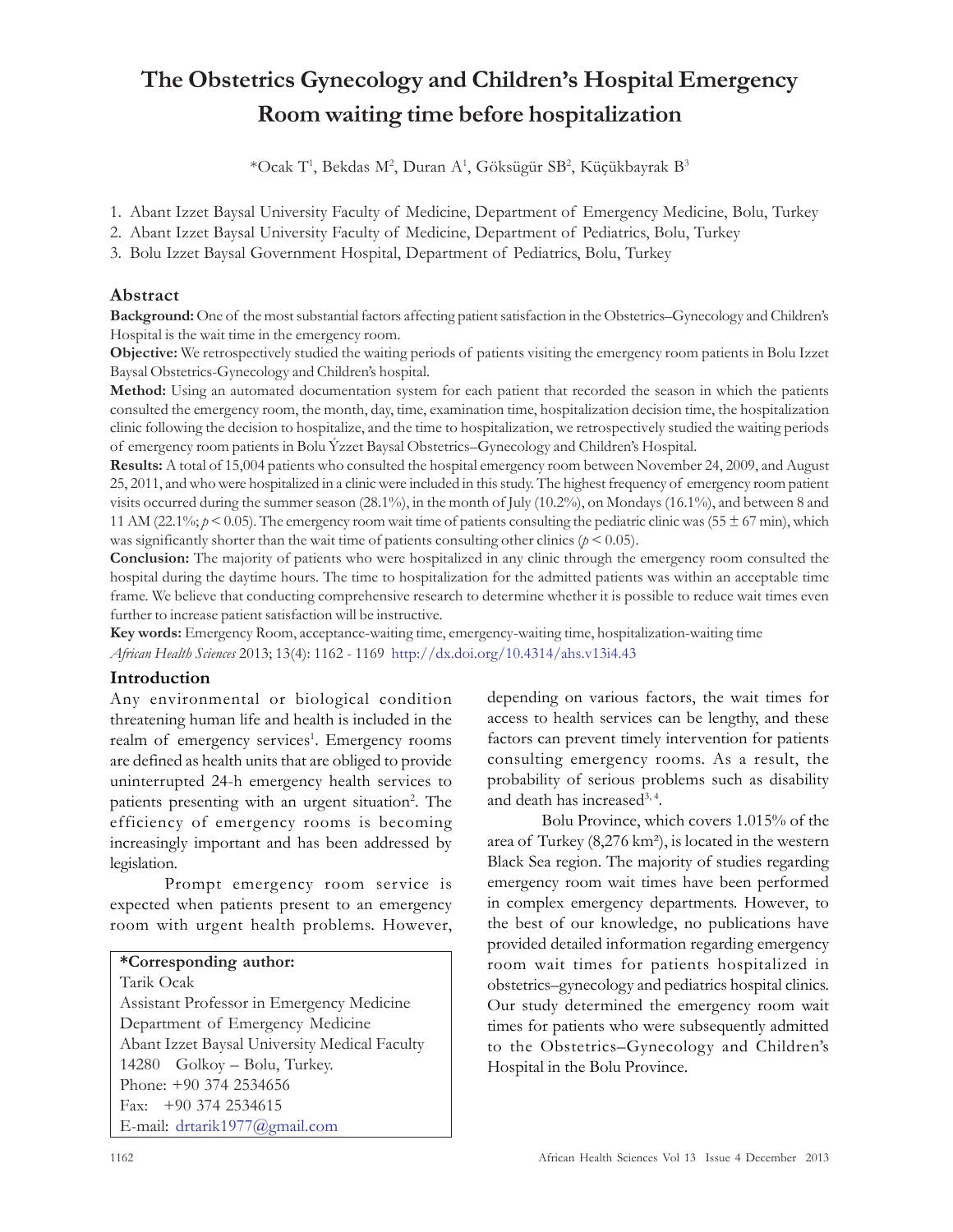## Methods

Data from patients who consulted the emergency room at the Bolu Izzet Baysal Obstetrics– Gynecology and Children's Hospital and who were hospitalized between November 24, 2009, and August 25, 2011, were used in this study. Those who consulted the emergency room but were treated and discharged without hospitalization and those who left the hospital without waiting for examination were excluded from this study. The hospital's automated system provided chronological information on each patient in this study, including the season in which the patients consulted the emergency room, the month, day, time, examination time, hospitalization decision time, the hospitalization clinic selected following the decision to hospitalize, and the hospitalization time.

The acceptance waiting time was defined as the time between patient registration and patient examination by an emergency room physician. The emergency examination time was defined as the time period between patient examination by an emergency room physician and the hospitalization decision. The hospitalization waiting time was defined as the time from the decision regarding hospitalization to the actual hospitalization in a clinic. The data were evaluated using the Statistical Package for the Social Sciences (SPSS, Inc., Chicago, IL), version 17.0 for Windows. One-way ANOVA, the post hoc Tukey test, the independent-sample *-test, and the chi*squared ) test were used for statistical evaluation, and  $p < 0.05$  was considered statistically significant

# Results

A total of 15004 patients who consulted the hospital emergency room between November 24, 2009, and August 25, 2011, and who were subsequently hospitalized in a clinic were included in the study. Of these, 446 (2.9%) were pediatric surgery patients, 5672 (37.8%) were pediatric patients, and 8886 (59.2%) were obstetrics-gynecology patients.

The acceptance waiting time for patients consulting the emergency room in our hospital was 01minimum and 101maximum minutes, with a median value of 7 minutes. The emergency waiting time was 04 minimum and 390 maximum minutes, with a median value of 43 minutes. The hospitalization waiting time was 10 minumum 62 maximum minutes, with a median value of 10 min.

Compared with the other days of the week, Mondays had the largest number of emergency room patients who were later admitted to the hospital, with a total of 2416 cases (16.1%). The difference between patient density on Mondays and that on any other day was significant only for Sundays ( $p < 0.05$ ; figure 1).

Saturdays had the highest number of pediatric emergency room patients, with a total of 1090 cases (19.2%). The number of patients admitted on Saturdays was significantly greater than that on Tuesdays, the day with the smallest number of patients ( $p < 0.05$ ; figure 1).

The majority of patients who were hospitalized in the obstetrics–gynecology clinic consulted the emergency room on Mondays, with a total of  $1567$   $(17.6\%)$  cases. The number of cases



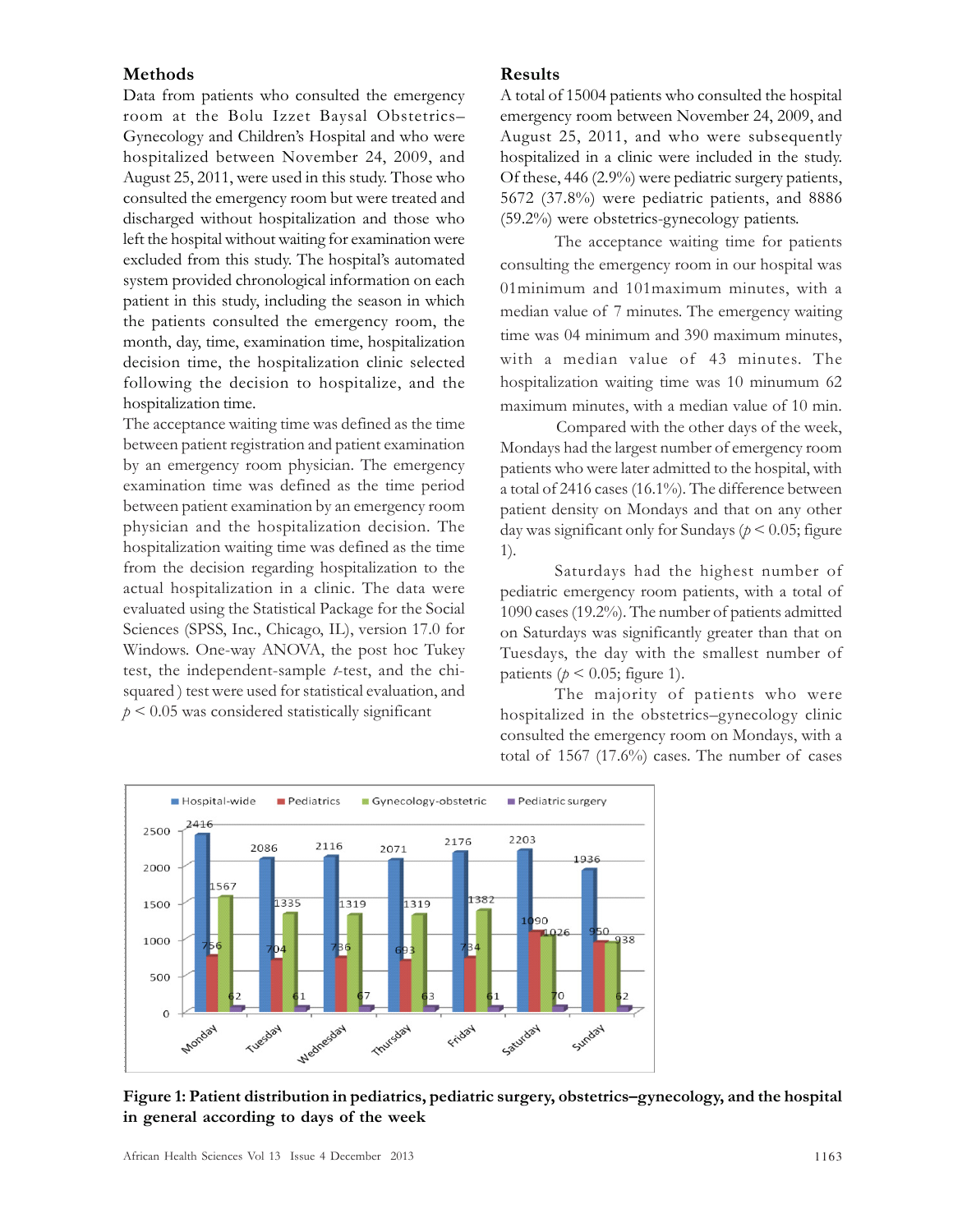admitted on Mondays was significantly higher than the number hospitalized on Sundays, the day with the smallest number of patients ( $p < 0.05$ ; figure 1).

The majority of patients who were hospitalized in the pediatric surgery clinic consulted the emergency room on Saturdays, with a total of 70 cases (15.7%; figure 1).

No significant difference according to day of the week was identified in acceptance waiting times, emergency waiting times, or hospitalization waiting times of patients consulting the emergency room in this study.

Emergency waiting times for patients consulting the obstetrics–gynecology emergency room were significantly shorter than those for patients consulting the pediatric emergency room ( $p \leq 0.05$ ). No significant differences were identified among the other groups (table 1).

The number of patients who consulted the emergency room between 4 AM and 7 AM was significantly different from the number between 8 AM and 11 AM ( $p < 0.05$ ; table 2).

Acceptance waiting times was identified between patients presenting during the 12–3 AM, 4–7 AM, and 4–7 PM time frames and those who applied during the 4–7 AM and 8–11 PM time frames ( $p < 0.05$ ). When the hospitalization waiting times were considered, a significant difference was identified only between those applying to the

emergency room in the 12–3 AM and 12–3 PM time frames ( $p < 0.05$ ; table 2).

When the 8–11am time frame (the time period with the highest frequency of emergency room visits) was compared with the other time frames, no differences were identified in the acceptance waiting times and emergency waiting times. However, the hospitalization waiting time in the 8–11am time frame was significantly longer than those for all other time frames except  $12-3$ pm ( $p <$ 0.05).

Although the emergency waiting times of patients consulting the obstetrics–gynecology emergency unit did not show a significant difference based on the application time, the acceptance waiting times and hospitalization waiting times were significantly different between 8–11am and 12–3am  $(p < 0.05)$ .

With respect to seasons, 4214 cases (28%) visited the emergency room during the summer, 4127 cases (27.5%) during the spring, 3812 cases  $(25.4\%)$  during the winter, and 2851 cases  $(19\%)$ consulted the emergency room during the fall. A significant difference was identified when comparing the ratio of emergency room visits during the summer and fall seasons ( $p < 0.05$ ; table 3).

| Stand type                                | Service name         | Median    | Min-Max    |
|-------------------------------------------|----------------------|-----------|------------|
|                                           |                      | (minutes) | (minutes)  |
| Accept-standby                            | Pediatric surgery    | 8         | $3 - 613*$ |
|                                           | Pediatrics           |           | $3 - 101*$ |
|                                           | Gynecology-obstetric | 7         | $1 - 101$  |
|                                           | Total                | 7         | $1 - 101$  |
| Emergency-standby                         | Pediatric surgery    | 48        | $5 - 389a$ |
|                                           | Pediatrics           | 46        | $5-389a,b$ |
|                                           | Gynecology-obstetric | 41        | $4 - 390b$ |
|                                           | Total                | 43        | 4-389      |
| Hospitalization-standby Pediatric surgery |                      | 10        | $10-60d$   |
|                                           | Pediatrics           | 10        | $10-62d$   |
|                                           | Gynecology-obstetric | 10        | $10-62$    |
|                                           | Total                | 10        | $10-62$    |

Table 1: Distribution of the waiting periods in the emergency room depending on departments

 $*a,b,c,d$ :Significant association found ( $p<0.05$ )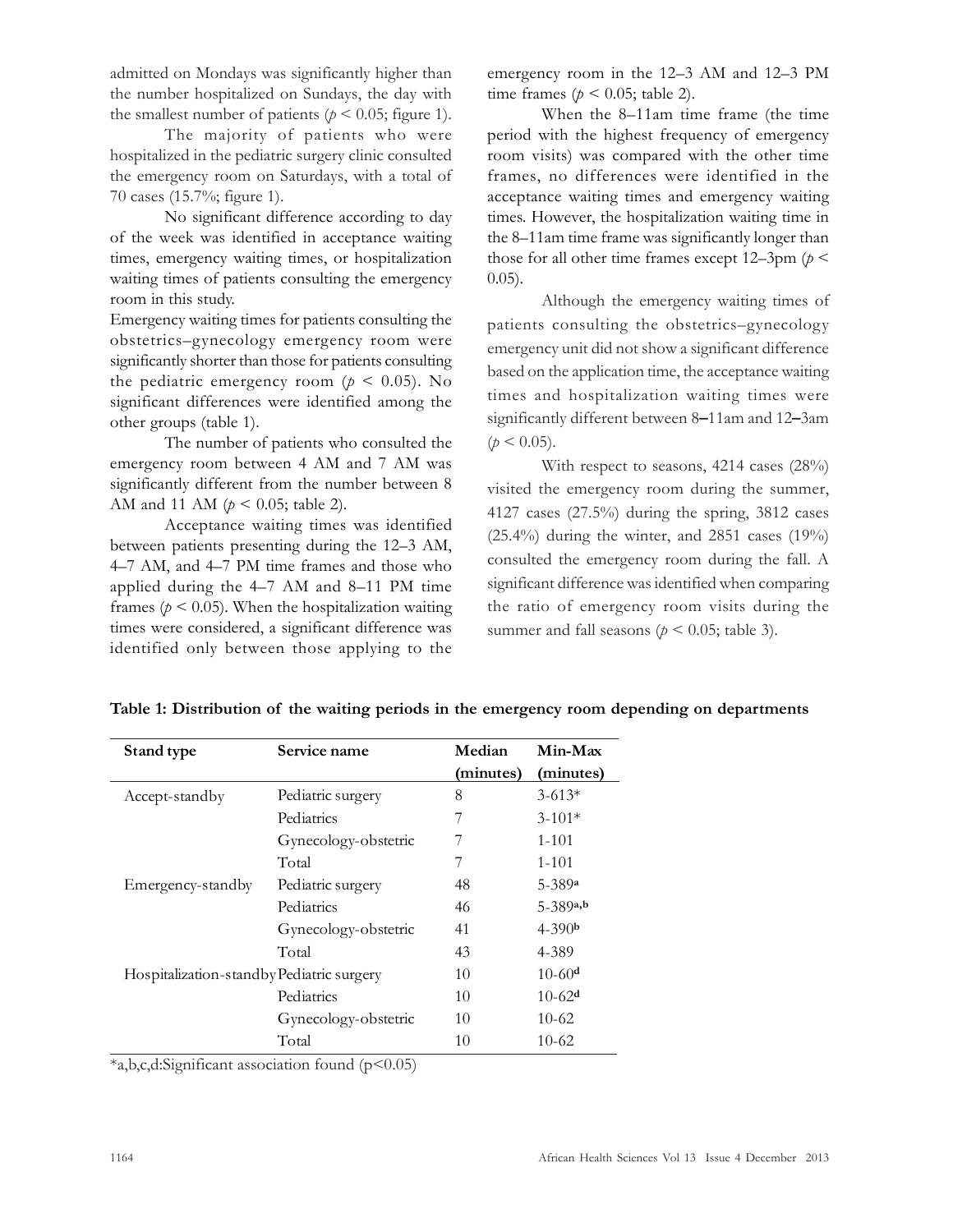|                   |              | Pediatrics               | Gynecology-              | Hospital-wide           |
|-------------------|--------------|--------------------------|--------------------------|-------------------------|
|                   |              |                          | Obstetric                |                         |
| Stand type        | Period       | Median                   | Median                   | Median                  |
|                   |              | (minumum;                | (minumum;                | (minumum;               |
|                   |              | maximum)                 | maximum)                 | maximum)                |
|                   |              | minutes                  | minutes                  | minutes                 |
| Accept-standby    | 00-03 am     | $06(03;95)*$             | 06(03;100)*              | $06(03;100)*d$          |
|                   | 04-07 am     | $07(03;99)*$             | $07(03;95)*$             | $07(03,99)*$ , x        |
|                   | 08-11 am     | 08(03;96)                | 07(03;101)               | 08(03;101) <sup>d</sup> |
|                   | $12 - 15$ pm | $08(03;101)^{x}$         | $08(03;100)^{x}$         | $08(03;101)^{x}$        |
|                   | 16-19 pm     | $07(03;101)$ *           | $08(03;100)$ *           | $08(03;101)*$           |
|                   | 20-23 pm     | 07(03;95)                | 07(03;99)                | $07(03;99)*$            |
| Emergency-standby | 00-03 am     | 36(5;382) <sup>a</sup>   | 44(05;386) <sup>a</sup>  | 40(05;386) <sup>a</sup> |
|                   | 04-07 am     | 43(05;389)               | 36(05;386) <sup>a</sup>  | 39(05;389) <sup>a</sup> |
|                   | 08-11 am     | 58(05;384) <sup>a</sup>  | 43(04;387) <sup>a</sup>  | 47(04;387) <sup>a</sup> |
|                   | 12-15 pm     | 45(05;374) <sup>b</sup>  | 44(05;372)               | 45(05;374) <sup>a</sup> |
|                   | 16-19 pm     | 46(05;387) <sup>b</sup>  | 39(04;388)               | 41(04;389) <sup>a</sup> |
|                   | 20-23 pm     | 42(05;389)               | 37(05;390)               | 40(05;390)              |
| Hospitalization-  | $00 - 03$ pm | $10(10;58)$ <sup>c</sup> | $10(10;62)$ <sup>b</sup> | $10(10;62)^c$           |
| standby           |              |                          |                          |                         |
|                   | $04-07$ am   | $10(10;62)^c$            | 10(10;61)                | 10(10;62)               |
|                   | 08-11am      | $10(10;62)^c$            | $10(10;61)^b$            | $10(10;62)^c$           |
|                   | 12-15 pm     | 10(10;60)                | $10(10;60)^c$            | $10(10;61)^c$           |
|                   | 16-19 pm     | 10(10;62)                | $10(10;62)^c$            | 10(10;62)               |
|                   | 20-23 pm     | 10(10;61)                | $10(10;62)^c$            | 10(10;62)               |

Table 2: Distribution of the patients in the pediatrics, pediatrics surgery, obstetric-gynecology and the hospital in general based on time frame

\* ,x,a,b,c,d: Significant association found (p<0.05)

# Table 3: Distribution of the waiting periods in the emergency room based on season

| Stand type              | Season | Median                  |
|-------------------------|--------|-------------------------|
|                         |        | (minumum;maximum)       |
|                         |        | minutes                 |
| Accept-standby          | Winter | 08(03;99)*              |
|                         | Spring | $08(03;101)*$           |
|                         | Summer | $07(03;101)*$           |
|                         | Fall   | 08(03;101)              |
| Emergency-standby       | Winter | 47(05;389) <sup>x</sup> |
|                         | Spring | $40(05;390)$ x          |
|                         | Summer | 43(04;389) <sup>x</sup> |
|                         | Fall   | 42(05;382)              |
| Hospitalization-standby | Winter | 10(10;62) <sup>a</sup>  |
|                         | Spring | 10(10;62) <sup>a</sup>  |
|                         | Summer | 10(10;62) <sup>a</sup>  |
|                         | Fall   | 10(10;62)               |

\* ,x,a:Significant association found (p<0.05)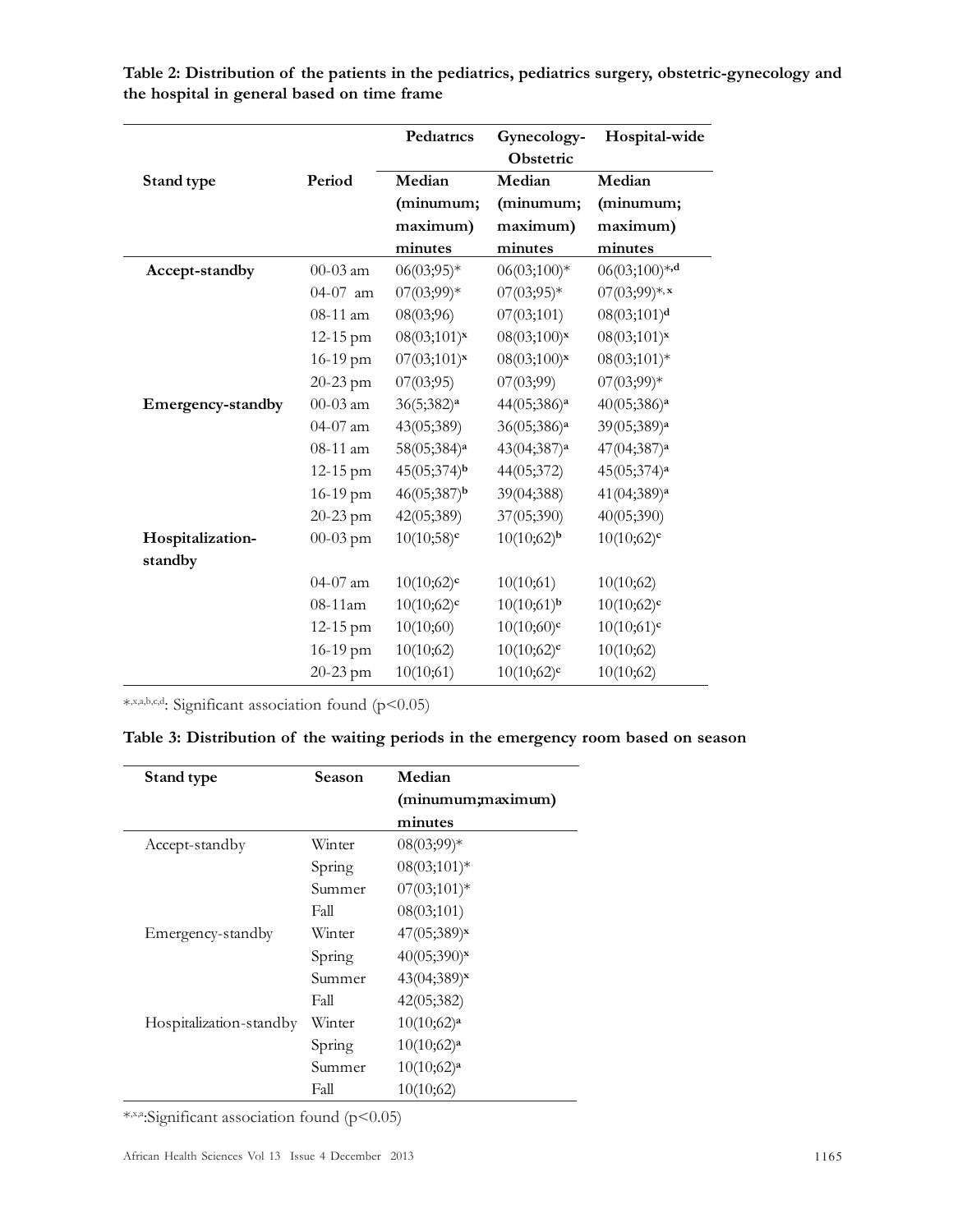The average acceptance waiting, emergency waiting, and hospitalization waiting times of patients consulting the emergency room according to season are shown in table 4. Acceptance waiting times during the spring season were significantly shorter than were those during the winter and summer seasons  $(p \leq$ 0.05). Furthermore, the emergency waiting times during the spring season were significantly shorter than the acceptance waiting times during the winter and summer seasons ( $p \le 0.05$ ). The number of

patients consulting the emergency room by month were identified between July and November, which were the busiest and slowest months, respectively  $(p)$  $< 0.05$ ; table 4).

No significant difference in emergency waiting times and hospitalization waiting times was identified according to month. However, the acceptance waiting times during April and November were significantly different from those during June and September ( $p < 0.05$ ).

|           | Accept-standby time | Emergency-standby | Hospitalization-standby |
|-----------|---------------------|-------------------|-------------------------|
| Months    |                     | time              | time                    |
|           | Median              | Median            | Median                  |
|           | (minumum;maximum)   | (minumum;maximum) | (minumum;maximum)       |
|           | minutes             | minutes           | minutes                 |
| anuary    | 08(03;93)           | $45(04;381)*$     | 10(10;62)               |
| February  | 07(03;95)           | 45(05;387)*       | 10(10;62)               |
| March     | 07(03;101)          | $37(05;387)*$     | 10(10;62)               |
| April     | $08(03;95)*$ ,b     | 42(05;390)*       | 10(10;61)               |
| May       | 08(03;84)           | 43(05;389)*       | 10(10;62)               |
| June      | $07(03;101)*$ ,a    | $37(05;383)*$     | $10(10;62)*$            |
| July      | 07(03;97)           | 50(05;389)*       | 10(10;61)               |
| August    | 07(03;96)           | 44(05;386)*       | 10(10;62)               |
| September | $07(03;100)^{b,c}$  | 40(05;382)        | 10(10;62)               |
| October   | 08(03;99)           | 44(05;373)        | 10(10;62)               |
| November  | $09(03;101)^{a,c}$  | 47(05;379)        | 10(10;61)               |
| December  | 07(03;99)           | 54(04;389)        | 10(10;61)               |

\* ,a,b,c:Significant association found (p<0.05)

#### **Discussion**

Patients frequently visit emergency rooms without specific diagnoses. Patients with life-threatening conditions consult emergency rooms in Turkey and throughout the world; however it is difficult to prevent emergency room congestion and overcrowding because patients who do not require emergency care also consult emergency rooms<sup>5</sup>. It is particularly important that emergency room acceptance waiting times not interfere with the identification of life-threatening conditions and emergency intervention in critical patients; we believe that the most effective solution for this condition is an effective triage system.

Extreme patient density in hospital emergency rooms was first reported 20 years ago<sup>2</sup>. In recent years, long emergency room wait times and delay in commencement of treatment due to this waiting time are recognized as important

problems in many countries<sup>2</sup>. The health system that has been modified and developed over the last 10 years in our country has improved patient access to health services. However, throughout Turkey, this improvement has resulted in patient accumulation and congestion in hospitals that was previously experienced only in emergency rooms of certain hospitals.

Emergency room congestion has increased over time and is dependent on the characteristics of the patients and seriousness of their conditions. Emergency room waiting and acceptance times have increased accordingly. Emergency rooms are not capable of controlling these characteristics, as they mainly reflect the social and economic characteristics of the environment in which hospitals are located. Wait times may be extended depending on whether the emergency room is the initial consultancy point,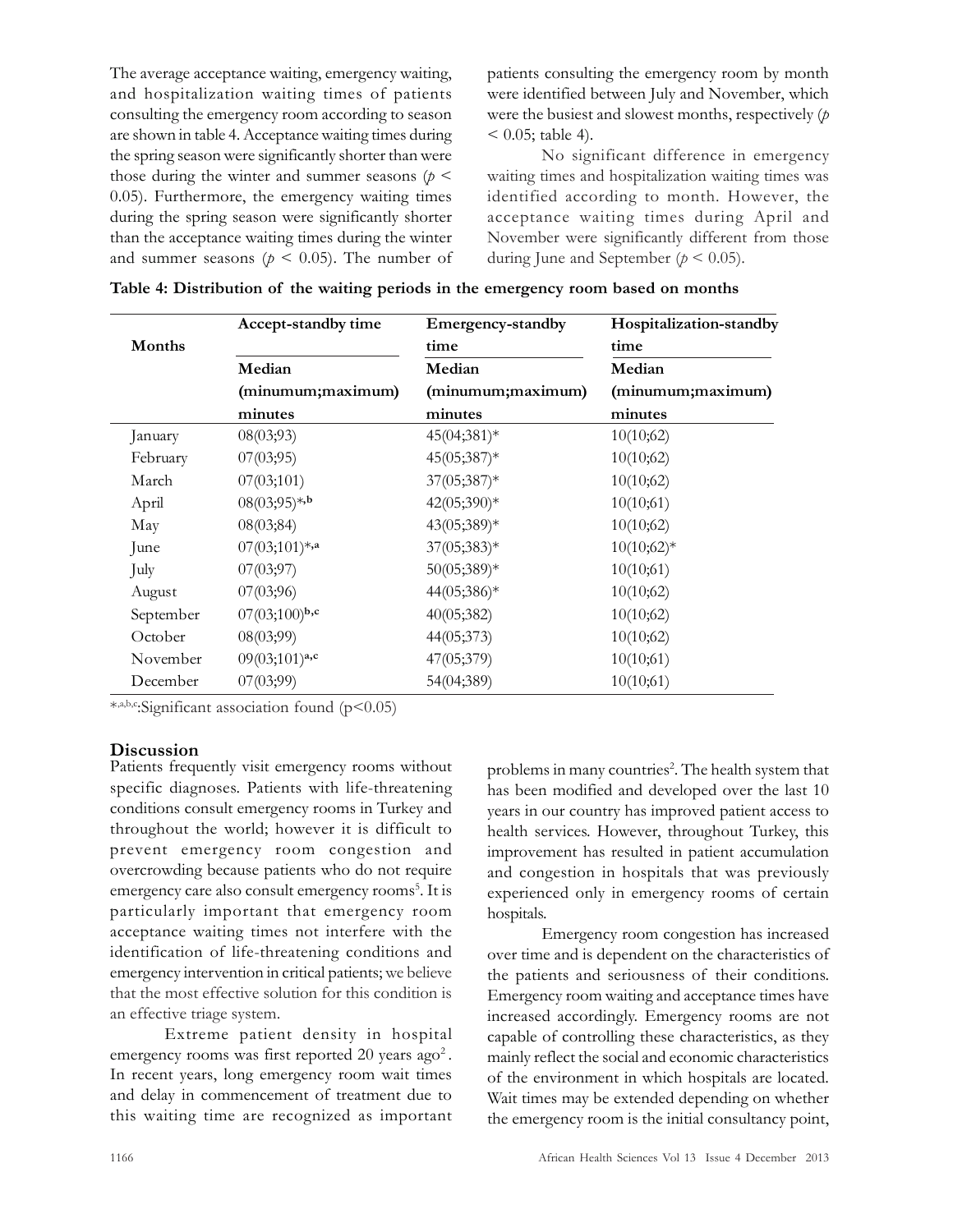on the number of emergency room employees, on the physical status of the emergency room, and on the nature of the laboratory tests<sup>6, 7</sup>.

Extended emergency room wait times result in a longer duration of pain experienced by patients, negative health effects, and reduced patient satisfaction<sup>8, 9</sup>. Moreover, because of increased wait times, growing numbers of patients leave the emergency room without receiving medical care<sup>10</sup>. The recommended acceptable emergency room wait time for patients to gain access to an emergency room physician is  $15 \text{ min}^{11}$ . However, the average wait time in US emergency departments was 38 min in 1997, and that time grew to  $47.4$  min in  $2004^{12,13}$ . According to various publications, the average emergency department wait times vary from 57 min <sup>14</sup> to 92.5 min<sup>15</sup>. In a study conducted by Genç et al.<sup>16</sup> in Turkey, the emergency room acceptance waiting time was  $2.6 \pm 0.1$  min (median, 2 min), and the emergency waiting time was  $77.3 \pm 3.6$  min (median, 60 min). In our study, the acceptance waiting time of patients consulting the emergency room was  $11 \pm 13$  min, with a median of 7 min. Although the recommended acceptable emergency waiting time is  $15 \text{ min}^{11}$ , Banerjea *et al.* <sup>15</sup> found delays of  $377 \pm 261.3$  min. The emergency waiting time in our study was  $62 \pm$ 64 min, with a median value of 43 min. The difference between the two results is related to the fact that no trauma patients consulted our hospital, which is an important factor in extending wait times.

The hospitalization waiting time in our hospital was  $14 \pm 9$  min, with a median value of 10 min. These values may vary depending on a hospital's settlement plan, distance between units and the emergency room, the condition of the patient, patient density of the emergency room at a given time, and the status of the employees. Our data seem reasonable when considering these criteria related to our hospital and the time period required for preparing the patient's file for patient transfer after a making a hospitalization decision.

Parental decisions play a role regarding clinical and medical care received by children<sup>17</sup>, and this decision-making procedure also affects emergency room wait times. Bourgeois et al. <sup>18</sup> reported that the pediatric emergency room patients' acceptance waiting time was 56.9 min, and the emergency waiting time was 168.5 min. Banerjea et al. <sup>15</sup> determined that the median length of pediatric emergency room patients' acceptance waiting time was 5 min, and the median value of the emergency waiting time was 119 min. In our study, the acceptance waiting time in the pediatrics department was  $7 \pm 13$  min, and the emergency waiting time was  $55 \pm 88$  min.

Banerjea et al.<sup>15</sup> determined that the median acceptance waiting time for patients consulting the obstetrics–gynecology emergency room was 79, min and the median emergency waiting time was 82 min. In our study, the acceptance waiting time in the obstetrics–gynecology department was  $7 \pm 12$  min, and the emergency waiting time was  $54 \pm 91$  min.

The short waiting times observed in our study reflect the fact that trauma patients are not accepted to our hospital. The emergency waiting time for patients consulting the obstetrics–gynecology emergency room was significantly shorter than that for the patients in the pediatric emergency room in our study. This result may be due to the fact that our hospital is not an obstetrics and gynecology hospital, and the patients consulting the hospital for birth were able to gain rapid access to a physician.

Whereas some reports have indicated that a greater number of patients consult emergency rooms during the weekend<sup>19</sup>, other studies have detected no difference between the numbers of patients consulting emergency rooms during the weekend and that during the week<sup>20</sup>. In our study, the density of patients consulting the emergency room during the weekend was significantly different from that and during the week. Specifically, we showed that the density of patients consulting the pediatric emergency room was higher during the weekend, whereas the density of emergency room patients consulting the obstetrics and gynecology clinic was higher during the week. The number of the patients consulting the emergency room and the pediatric surgery clinic did not differ by days of the week.

With regard to the time frame of patient consultation to the emergency room, Booth et al.<sup>14</sup> indicated that 28.6% of patients visited the emergency room between 5 and 9pm, and 27.7% visited between 9am and 1am. In our study, we showed that 22.1% of patients visited the emergency room between 8 and 11am, and 21% visited between 4 and 7pm. We believe the increased congestion in our hospital during the daytime hours is due to the shortage of physician specialists in our hospital; therefore, patients consult the emergency room for examinations. Xie et al. <sup>21</sup> and Guttmann et al. <sup>22</sup> indicated that patient congestion increased in the emergency rooms in the order 8am –4pm > 4pm – 12pm > 12am–8am. These findings are congruent with those from our study. In contrast, Bourgeois et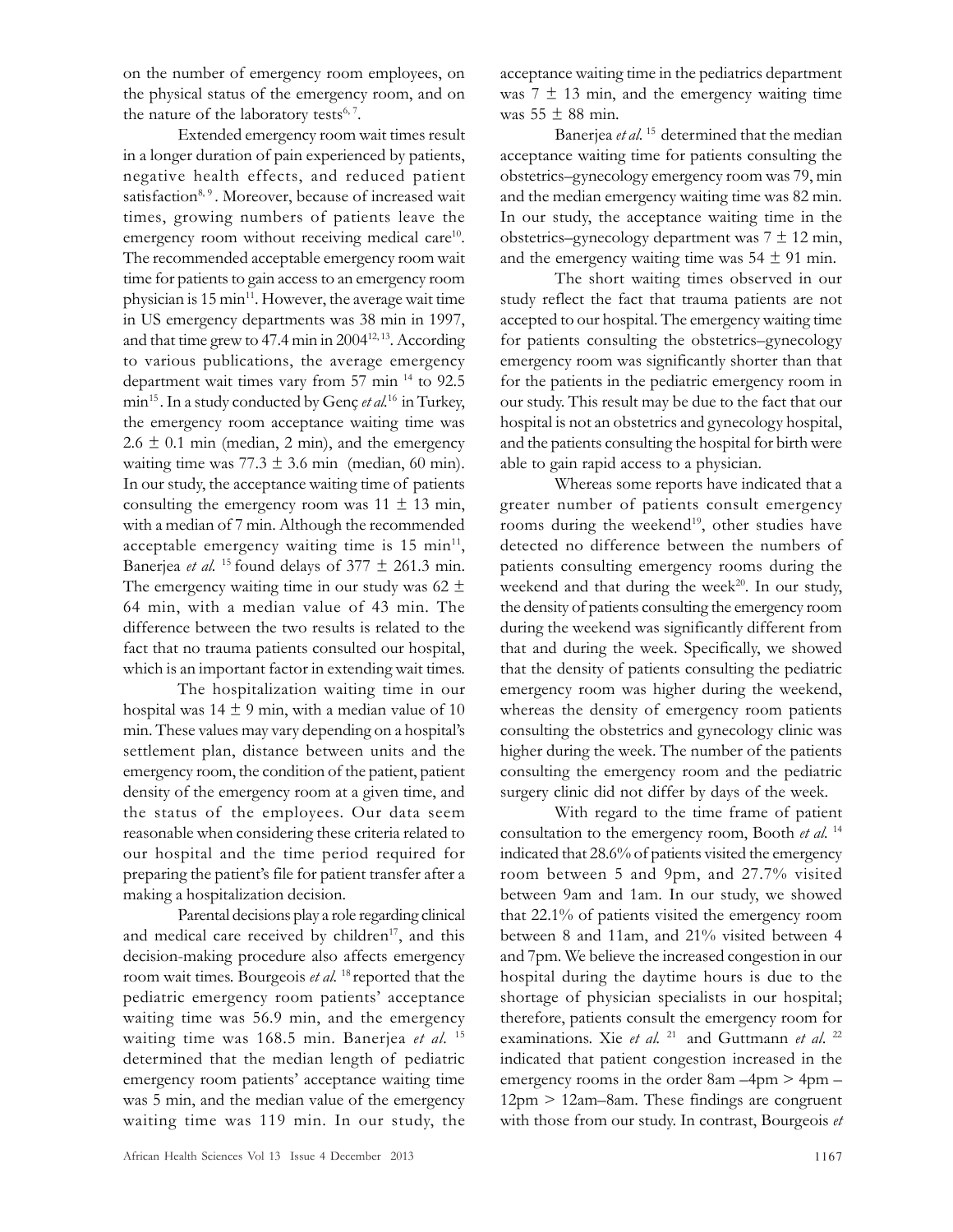al. <sup>18</sup> indicated that 50.5% of patients consulted the emergency room between 4pm and 12pm. Booth et al. <sup>14</sup>indicated that the average emergency waiting times were 53 min between 5pm and 9pm (the busiest time at the emergency service) and 56 min between 9am and 1pm. In our study, the emergency room waiting time was  $64 \pm 63$  min between 8am and 11 am and  $62 \pm 66$  min between 4pm and 7pm.

No difference was identified in the acceptance waiting times and emergency waiting times when the 8–1am time frame (the busiest time for patient applications to the hospital) was compared with other time frames. When compared with all other time frames excluding 12–3pm, the hospitalization waiting time in the 8–11am time frame was significantly longer than that at any other time. We believe that this problem was caused by the congestion encountered in all departments in the hospital during the 8–11am time frame, which slowed down the automation system in the hospital. Additionally, there may have been an insufficient number of employees in the hospital.

As expected, the waiting times increased with increasing numbers of patients in the emergency room, and the waiting times decreased with decreasing numbers of patients consulting the emergency room<sup>23</sup>. The waiting times increased in our emergency room between 8am and 11am when the density of the patients increased. The emergency room waiting times for patients admitted to the pediatric clinic were longer between 8 am and 11am than during all other time frames, and the acceptance waiting times and emergency waiting times were significantly longer between 12 and 3am. The emergency room acceptance waiting times and the hospitalization waiting times were significantly longer in the obstetrics and gynecology patients in the 8–11am and 12–3am time frames compared with the other time frames.

In Turkey, the numbers of patients who consult the emergency rooms are lowest during the spring and greatest during the summer, and the average number of patients differs depending on season<sup>19.</sup> Accordingly, Atherton et al.  $^{24}$  and Glass et al. <sup>25</sup> indicated that the total number of emergency room patients increased during the summer season. Our study confirmed that the most applications were made during the summer and spring seasons. In contrast, Ye et al.<sup>26</sup> indicated that the number of emergency room patients was greatest during the winter season. In contrast to the study conducted by Emet et al.<sup>19</sup>, we found that spring was the second most crowded season. This result might be due to increased allergic reactions in children during this season. The acceptance waiting period was

significantly shorter during the summer (the busiest season) than during the winter season. This result might be related to the fact that a decreased number of extremely sick patients consulted the emergency room during the summer season.

Song *et al.* <sup>27</sup> noted that the number of patients consulting emergency rooms increased from May to March. Battal et al.<sup>28</sup> indicated that the period between November and February was the busiest time. Emet et al.<sup>19</sup> identified the busiest month as July and the slowest month as March. In our study, we observed that the congestion, which began to increase in January, reached its maximum in July. We also found that November was the slowest month in the emergency room. In contrast, other studies have indicated that the emergency rooms are busiest from August to January <sup>21</sup>. Interestingly, we found that the acceptance waiting time during April to November was significantly longer than that during the period from June and September ( $p < 0.05$ ).

## Conclusion

The median value of the acceptance waiting times for patients consulting our emergency room was 7 min, the median emergency waiting time was 43 min, and the median hospitalization waiting time was 10 min; these wait times are acceptable. The highest frequency of emergency room patient visits occurred during the summer season, in the month of July, on Mondays, and during the 8–11am time frame. The slowest times were observed in the fall, in the month of October, and during the 4–7pm time frame. We demonstrated that the acceptance waiting times, emergency waiting times, and the hospitalization waiting times were significantly longer during the periods with increased numbers of patients.

## References

- 1. Kyriacou DN, Ricketts V, Dyne PL, McCollough MD, Talan DA. A5-Year Time Study Analysis of Emergency Department Patient Care Efficiency. Ann Emerg med. 1999;34(3):326-335
- 2. Weiss SJ, Derlet R, Arndahl J, et al. Estimating the Degree of Emergency Department Overcrowding in Academic Medical Centers: Results of the National Emergency Department Overcrowding Study (NEDOCS). Acad Emerg Med 2004; 11:38- 50
- 3. Derlet RW, Richards JR. Emergency Department Overcrowding in Florida, New York and Texas. South Med J 2002; 95:846-849.
- 4. Trzeciak S, Rivers EP. Emergency department overcrowding in the United States: an emerging